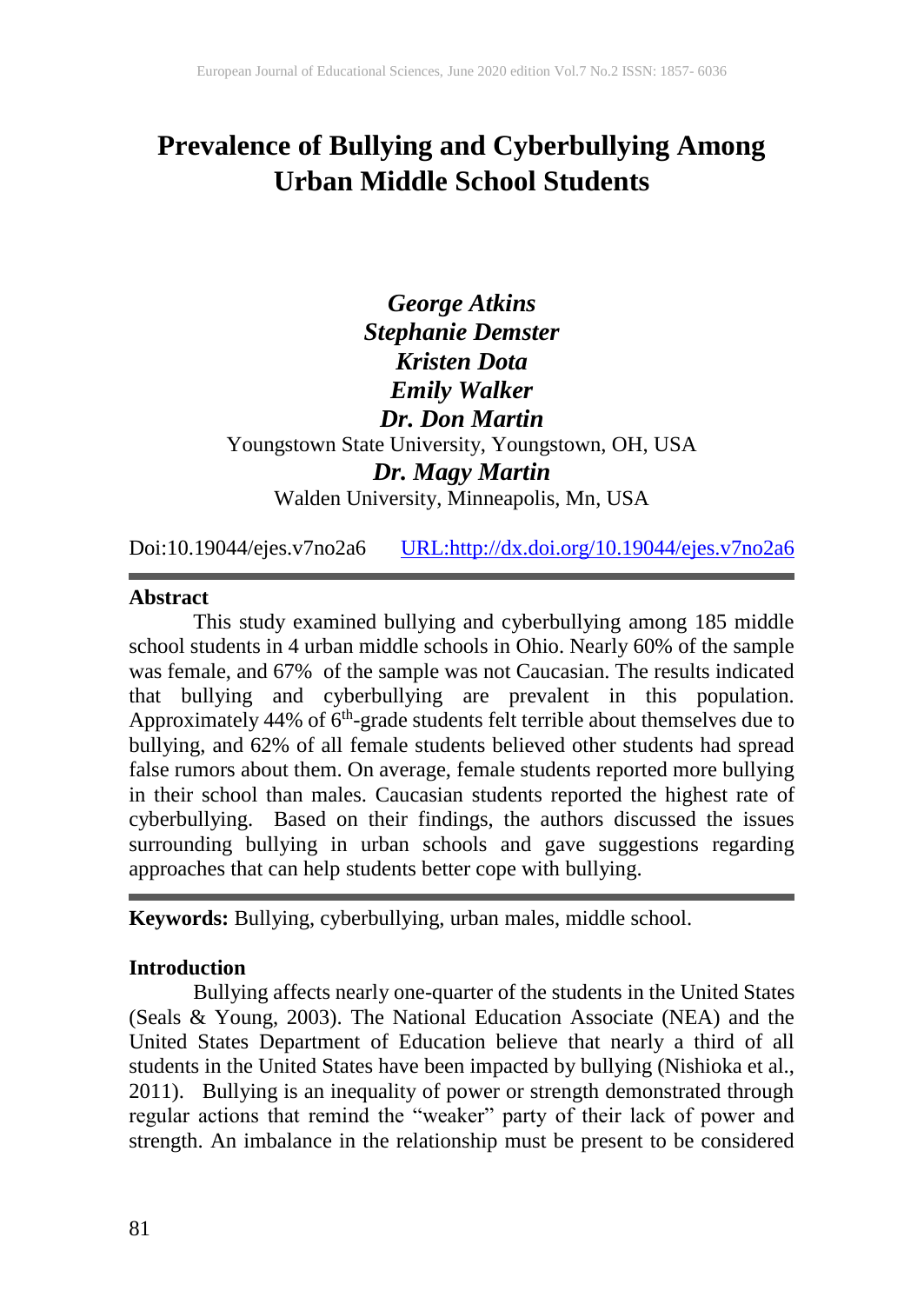bullying (Olweus, 1993). Relational bullying consists of some actions that focus on excluding others through gossiping and sharing rumors (Williford  $\&$ Zinn, 2018). The goal of the bully to push students to dislike another student or group of students. Their actions are often physical, and they use behaviors such as hitting or threatening another student or steal their possessions. Whether physical or relational, bullying is detrimental to students (Bondu, Rothmund & Gollwitzer, 2016).

#### **Background**

According to Lohmann and Taylor (2009), bullies are aggressive, their actions are deliberate, and their behavior is intentional and forceful. They intend to harm other students by using physical force or intimidation. Technology such as Facebook, Snapchat, and Instagram are tools that a bully will often use for continuous harassment of their victims (Chester et al., 2019). The bully then separates or excludes the student from his or her peer group. Datta, Dewey & Huang, (2017) found that those students who were bullied by peers demonstrated a more significant amount of withdrawing from school involvement, lower grades, and had a negative perception of the school environment. In their research on teacher's perceptions of bullying, Waters, and Mashburn (2017) noted that 85% of teachers reported that they had seen bullying among their students. They reported that verbal bullying was the most common form and the most severe. However, Waters and Mashburn (2017) have noted that often, teachers minimize bullying by referring to it as "teasing" or "gossiping." In a research study examining these adolescents, Bondu et al. (2016) found that they experience more frequent and stronger emotions than both younger and older students. Poor emotional understanding and difficulties in regulating negative emotions have been linked to aggression in adolescence, which can then lead to bullying. Anger leads adolescents to misinterpret existing cues, and this misinterpretation might result in physical, verbal, and indirect aggression (Craig et al., 2009). Bullying is very detrimental for adolescents and affects their mental health, social norms, and overall wellbeing (Jose, Ryan & Pryor, 2012). Academic achievement can suffer, and students who are bullied can begin to replicate the bullying behaviors they receive.

Gender differences are significant when evaluating the relationship between bullying behaviors and adolescents' coping skills strategies. Based on previous research findings (Wang, Iannotti, & Nansel, 2009), boys were more involved in physical or verbal bullying, whereas girls were more involved in relational bullying. Therefore, a bully might have a more powerful effect on girls due to their heightened concern about social consequences for their behavior. In that way, social exclusion can be seen as a powerful tool for girls to achieve dominance. Hellstrom and Beckman (2019) found that boys use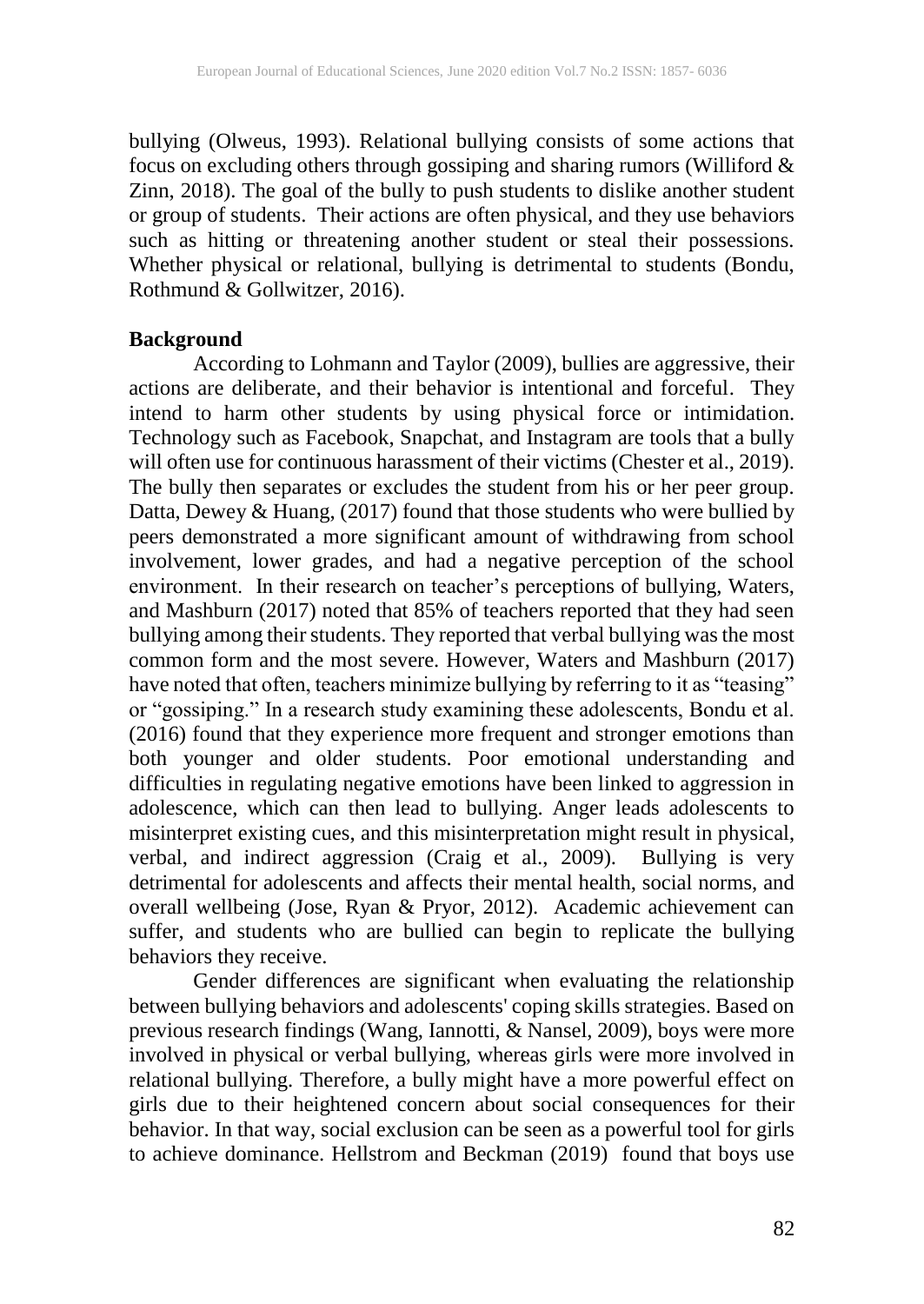bullying as a tool to alleviate aggression and that the most natural target for this aggression was the "weak guy." Boys who display non‐normative behavior may be seen as easier targets (Kowalski, Limber & McCord, 2019). Accordingly, boys and girls tend to have different views about seeking adult help (Hellstrom & Beckman, 2019). Girls demonstrate more significant helpseeking behaviors generally, whereas boys report more passive, avoidant, and suppressive behaviors (Kowalski et al., 2019). From these findings, girls who report bullying victimization demonstrate more significant psychological consequences, while boys report more adverse physical health outcomes (Kowalski et al., 2019).

Bullying based on race has been found in students at a very young age, and higher risks of bullying pertain to certain racial groups (Larochette, 2009). Students perceive themselves as belonging to the same social category, and then they can compare and distinguish themselves from other groups. Therefore, early racial bias might lead to hostility and prejudice between groups of different racial backgrounds (Larochette, 2009). Behaviors related to racially driven bullying include derogatory and racial slurs, physical attacks, and other methods of exclusion because of racial identity (Lim & Hoot, 2015). Bullying is highest among Caucasian students, followed by Hispanic and African American students (Lim & Hoot, 2015). Therefore, the acceptance of diversity in schools is essential, because schools, where diversity is accepted, are much more likely to have lower rates of bullying behavior.

Cyberbullying occurs via electronic communication, and it has been found that 60% of youths who had experienced cyberbullying also experienced traditional forms of bullying (Chester et al., 2019). Cyberbullying is an aggressive, intentional act using electronic forms of contact, which, repeatedly and over time, prevents students from defending themselves (Kowalski et al., 2019 Because many students who experience cyberbullying also experience traditional bullying, it is challenging to determine significant differences between the two forms of bullying (Kowalski et al., 2019). A 2013 study suggested that 88% of students who had been cyberbullied had experienced traditional bullying as well.

# **Research Method**

The study took place in four urban middle schools within a school district in Ohio. Within the 4 four schools, 185 students between 5th and 8th grades completed a 17-item survey that was distributed electronically through their school email. Questions in the survey were developed from the research of Dan Olweus(1993) and his highly effective bullying prevention program and protocol (Limber,2004). Participants were invited to take part in the survey during guidance units or were invited to participate by their homeroom teacher. The survey was self-administered with an online program that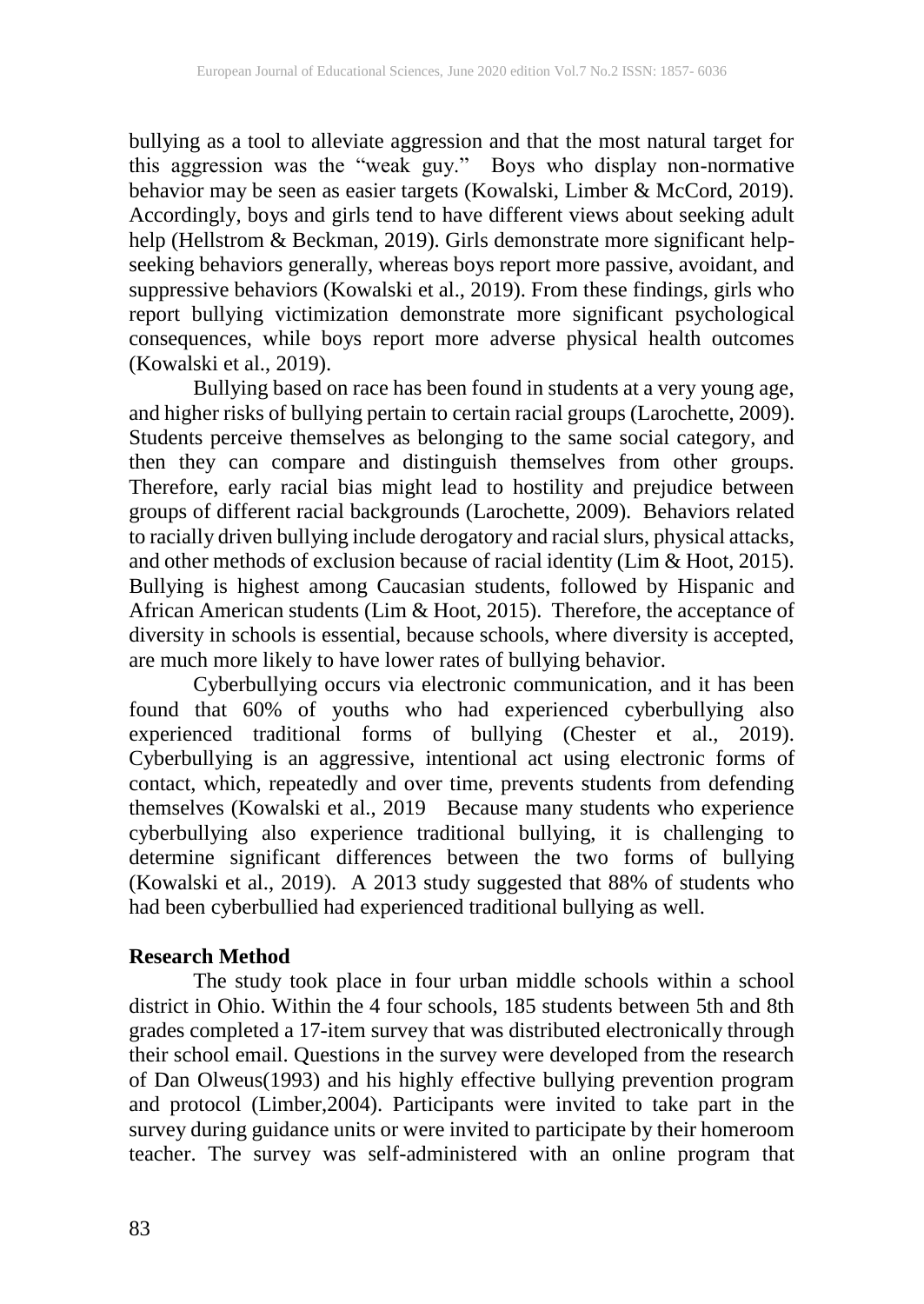allowed researchers instant and continuous access to the data. The selfadministered survey allowed students to answer questions at their own pace and on their own time. Both school laptops and personal phones were used to self administer the test. The survey sought to collect demographic data, student experiences with bullying, their trust in adults to intervene and help with incidences of bullying, and their knowledge and experience with cyberbullying.

#### **Results**

Of the 185 survey responses received, the results compared student perception data regarding individual popularity, the popularity of others, rumors, cyberbullying, and if students were affected emotionally. In all, 31% of the total respondents felt terrible about themselves due to other students bothering them. Of these students, 72% were female, showing a much higher proportion of female students who feel affected by others than females in the general population of the survey. Approximately 40% of those same students indicated that they also experienced cyberbullying, almost twice the 21% of general responses to the survey.

#### **Table 1**:

|                  | Number   | %<br>who | Do                | Do you          | Have    | Have      | Have<br>you  |
|------------------|----------|----------|-------------------|-----------------|---------|-----------|--------------|
|                  | of       | complet  | you               | think           | student | student   | been<br>ever |
|                  | responde | ed the   | think             | others          | s ever  | S.        | cyberbullie  |
|                  | nts      | survey   | you               | are             | spread  | bothere   | $d$ ?        |
|                  |          |          | are               | stronge         | rumors  | d you     |              |
|                  |          |          | popul             | <b>or</b><br>r  | about   | enough    |              |
|                  |          |          | ar in             | more            | you on  | that      |              |
|                  |          |          | schoo             | popula          | purpos  | you       |              |
|                  |          |          | 1?                | $r$ ?           | e?      | feel bad  |              |
|                  |          |          |                   |                 |         | about     |              |
|                  |          |          |                   |                 |         | yoursel   |              |
|                  |          |          |                   |                 |         | f?        |              |
| <b>Total</b>     | 185      |          | 93                | 111             | 102     | 58        | 39           |
| Grade            |          |          |                   |                 |         |           |              |
| 5 <sup>th</sup>  | 10       | 5        | $\boldsymbol{.8}$ | $.5\phantom{0}$ | $.6\,$  | $\cdot$ 1 | $\Omega$     |
| 6 <sup>th</sup>  | 27       | 15       | .48               | .67             | .48     | .44       | .30          |
| 7 <sup>th</sup>  | 89       | 48       | .56               | .60             | .55     | .25       | .24          |
| 8 <sup>th</sup>  | 59       | 32       | .37               | .58             | .58     | .36       | .17          |
| <b>Gender</b>    |          |          |                   |                 |         |           |              |
| Female           | 107      | 58       | .39               | .52             | .63     | .39       | .24          |
| Male             | 78       | 42       | .65               | .70             | .45     | .21       | .15          |
| <b>Ethnicity</b> |          |          |                   |                 |         |           |              |
| African          | 68       | 37       | .53               | .62             | .60     | .25       | .16          |
| American         |          |          |                   |                 |         |           |              |
| Hispanic         | 24       | 13       | .38               | .63             | .46     | .38       | .17          |

**Prevalence of student perceptions on popularity and bullying behaviors**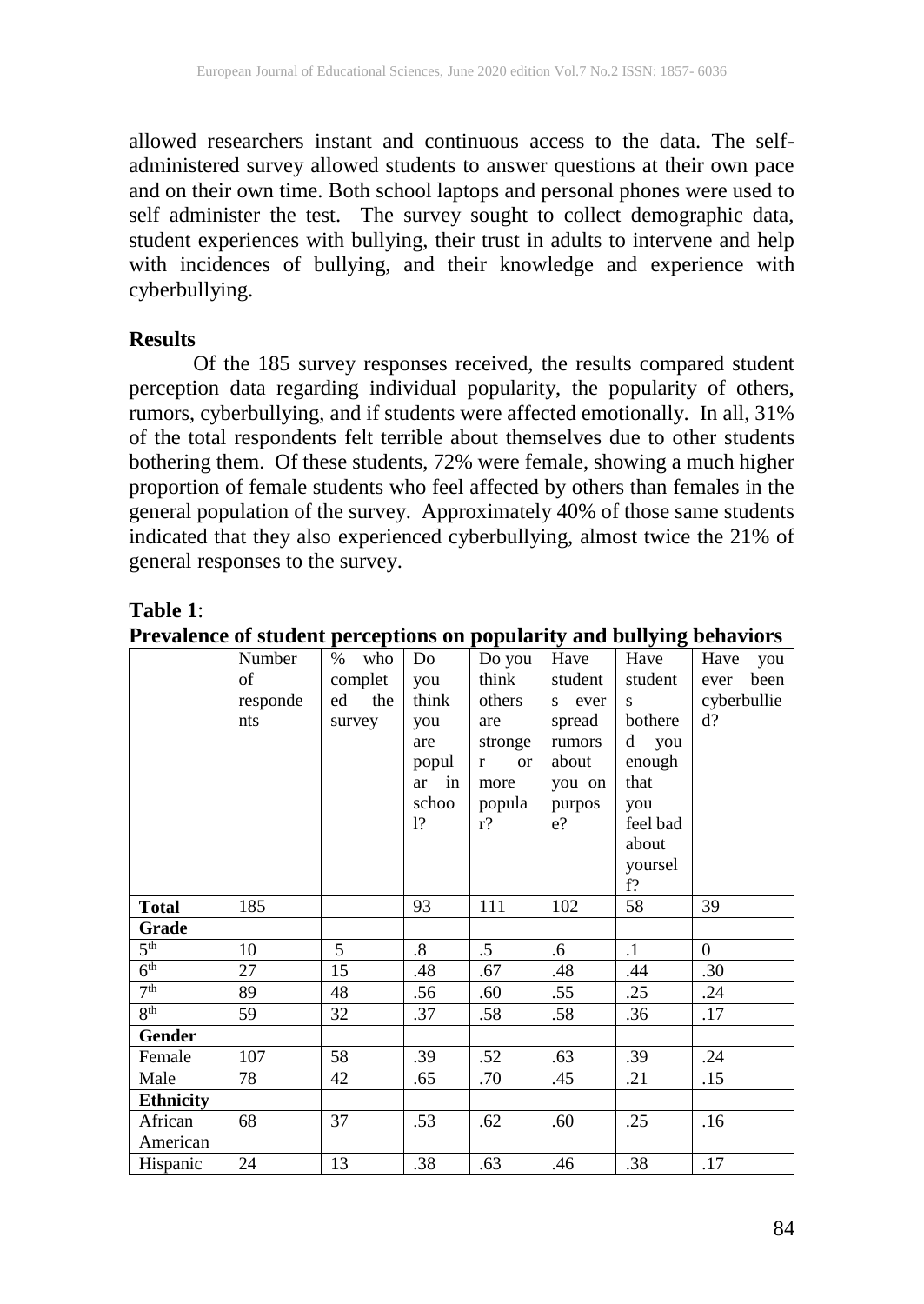| Caucasian      | 15  | ິ<br>O | .33 | .87 | .47 | .47 | .33 |
|----------------|-----|--------|-----|-----|-----|-----|-----|
| Multiracial    | 33  | 18     | .58 | .61 | .42 | .21 | .18 |
| Asian/Nati     |     |        |     |     |     |     |     |
| ve             |     |        |     |     |     |     |     |
| American       |     |        |     |     |     |     |     |
| N <sub>0</sub> | 40  | 22     |     |     |     |     |     |
| response       |     |        |     |     |     |     |     |
| <b>Total</b>   | 185 |        | 93  |     | 102 | 58  | 39  |

#### **Grade Level**

Fifth-grade students comprised 5 % of the survey responses, sixthgrade students contributed 15 %, seventh-grade students were 48 %, and eighth-grader students added 32 % of completed surveys. The perception of traditional bullying behaviors appears to be evenly distributed among the grades polled with a standard deviation of .056 (CV=.097) between student responses. Sixth-grade students responded with the highest frequency that they were affected by bullying behaviors. In contrast, only one fifth-grade student reported feeling poorly due to others bothering him or her. Reported rates for cyberbullying were highest among the sixth-grade respondents. No fifth-grade students reported experiencing cyberbullying.

#### **Gender**

It was found that 58% of responses were from female students, while the remaining 42% of respondents identified as male. Consistent with other studies on bullying, female students reported higher rates of traditional bullying behaviors and cyberbullying than male students. Females reported traditional bullying behaviors, an average of 18% more frequently than male students. Rates for cyberbullying were more comparable between the genders, but there were nearly 8% more female reports than males. Males reported higher rates of perceived popularity and a significantly higher number of responses regarding the feeling that others were more popular or stronger.

#### **Ethnicity**

The following ethnicities were reported: African American (37 %), Caucasian (8 %), Hispanic (13%), and Multiracial (18%). Nearly 22 % of respondents did not include ethnicity information, which did not meet our criteria; as such, the responses were not included in the results. Asian American and Native American responses were collected at a rate of 1 % each. Due to such a small sample size, these responses were excluded as well.

#### **Discussion**

The results of this study found a significant difference between grade levels who have reported being affected by bullying behaviors. The  $6<sup>th</sup>$ -grade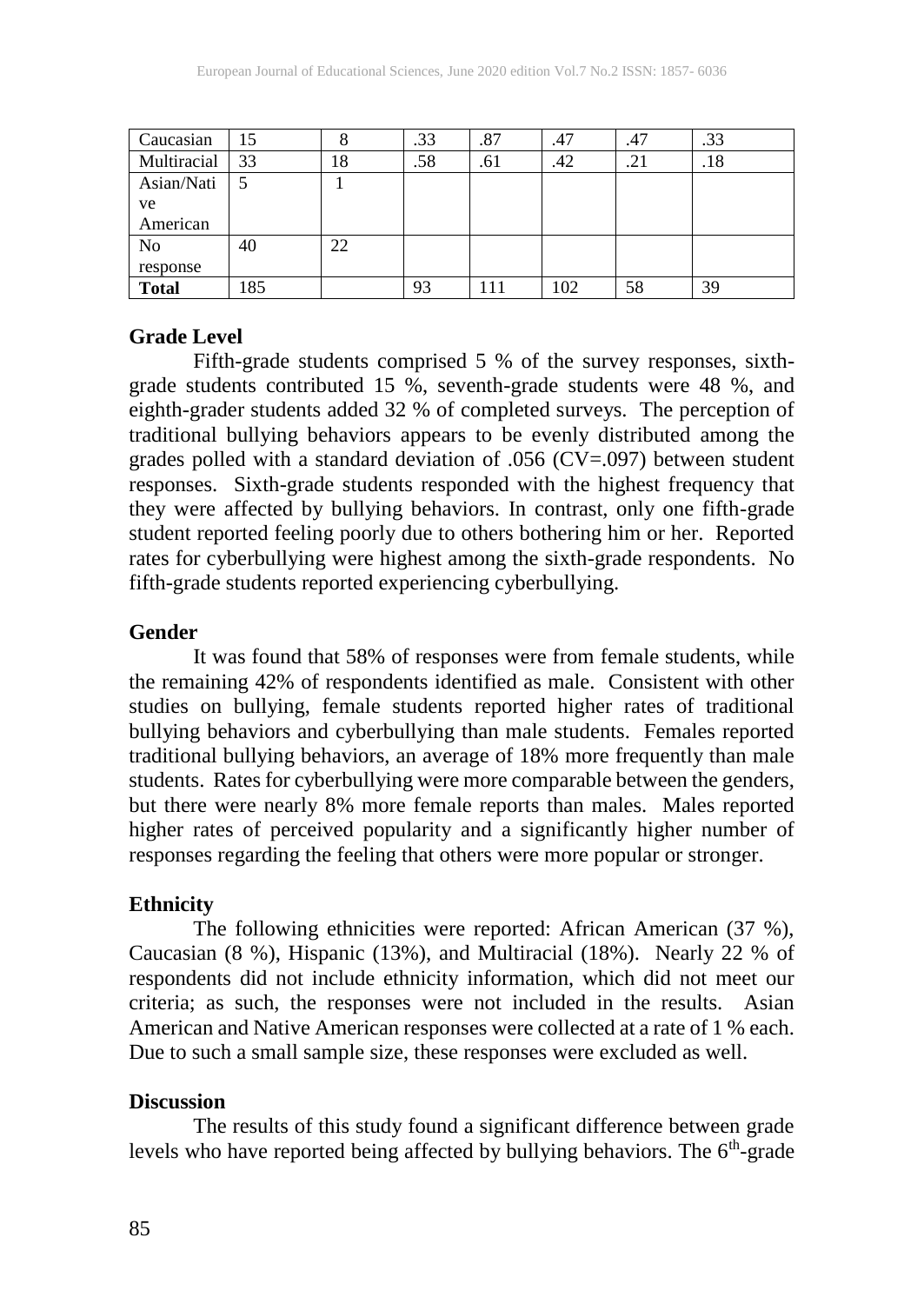students reported with the highest frequency that they were affected by bullying behaviors, which could be attributed to the school climate. Another contributing factor may be the lack of teacher support and school safety presented within the school climate. For adolescents, the school climate offers one of the most critical social contexts for mental and behavioral wellness, including self-esteem, interpersonal relationships, and coping strategies (Cross et al., 2018). When teachers form positive bonds with students, classrooms become supportive spaces in which students can engage in academically and socially productive behaviors (Hughes, Cavell & Wilson, 2001).

Further research would need to be conducted to assess the direct effects of classroom management and teacher-student relationships as contributing factors to bullying behaviors. No fifth-grade students reported experiencing cyberbullying. This could be attributed to a lack of understanding of cyberbullying, less frequent use of technology, or increased parental monitoring of technology. Access to technology and parental monitoring were not assessed during this survey, so it would be difficult to determine the reason for the lack of cyberbullying reports for this age group.

 The results of this study also showed significant results regarding gender and the effects of bullying and cyberbullying. Female students reported higher rates of traditional bullying behaviors and cyberbullying than male students; whereas, males students reported higher rates of perceived popularity and a significantly higher number of responses regarding feeling that others were more popular or stronger. These findings match closely with previous research, stating that female students are more often victimized by bullying than male students (Craig et al., 2009). At the same time, female students put particular emphasis on positive social relationships, whereas male students have a stronger focus on aspects of power. It appears that the most critical risk factor for bullying by students is the lack of empathy because students who are less engaged with others are at more risk of being bullied. Our study also reported that 40% of female students had experienced cyberbullying. These findings are supported by the research that indicates that female students' online friendships are more frequent than male students. Female students use social media to post personal images, share stories, experiences, seek advice on private matters and appearance, and plan and organize social activities (Chibbaro, 2007). Female students are at higher risk for problems associated with bullying, such as gossip, name-calling, spreading rumors, coercion, and shaming (Chibbaro, 2007).

Significantly fewer Hispanic and Caucasian students reported feeling popular at school. Caucasian students reported perceiving their African American, Multiracial, or Hispanic students as more popular and stronger. African American students reported that rumors were spread about them,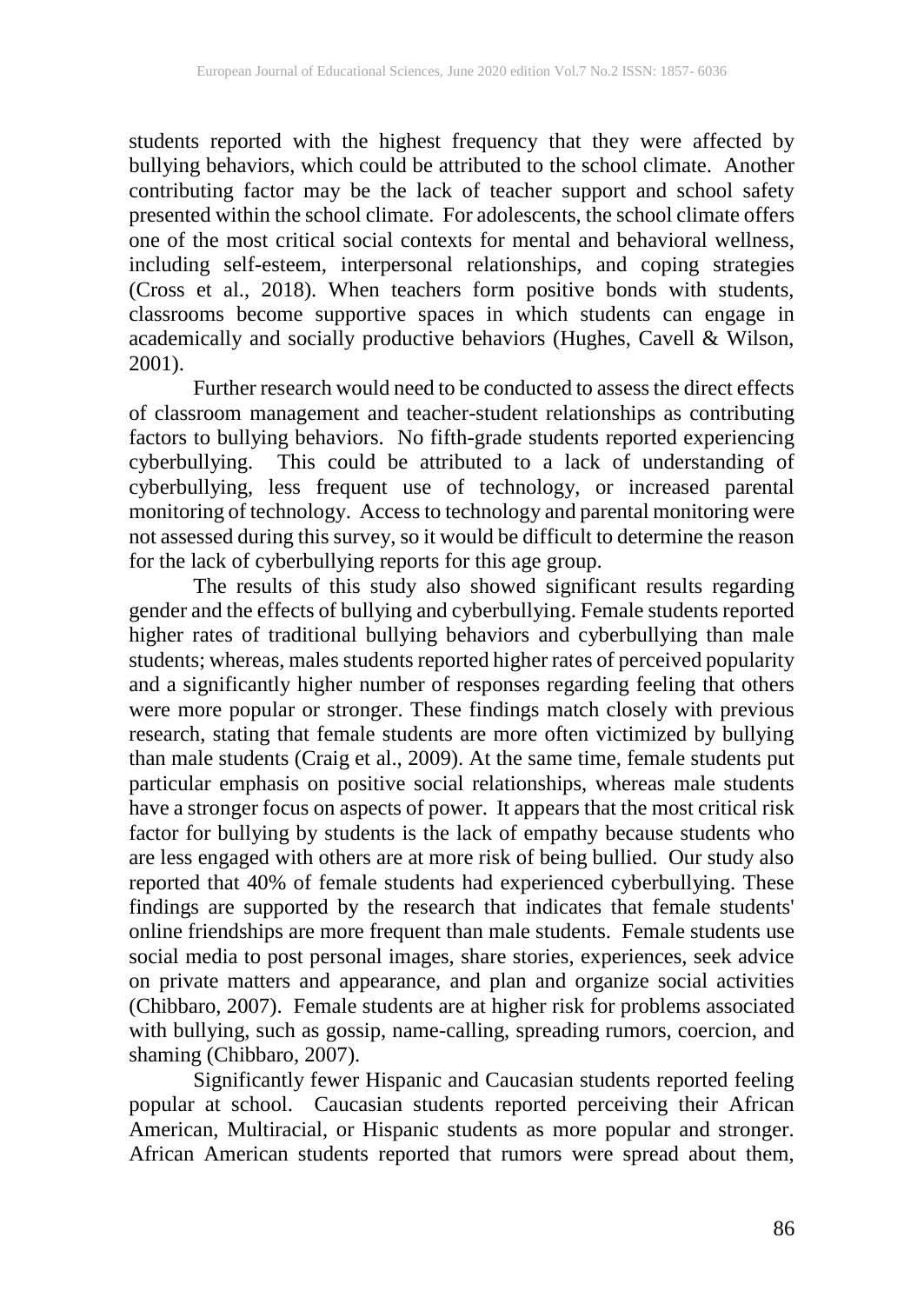while Caucasian students were negatively affected by bullying behaviors but were cyberbullied more than the students of other ethnicities.

# **Conclusion**

## **Whole-School Interventions**

Whole-school approaches consist of social-emotional learning or character education. Instruction helps students relate to each other with empathy. These programs focus on character traits such as respect, honesty, trust, and responsibility (Cross et al., 2018). Many whole-school approaches use mentors with urban youth who often lack strong role models (Jose et al., 2012). Mentors have been shown to improve the school climate and student achievement. These mentors help students to see the possibility of job opportunities that may not be present within their neighborhoods (Zimmerman, Bingenheimer & Notaro, 2002).

## **Individual Interventions**

Individual approaches focus on providing positive role models to help students develop specific goals and a purpose. Interventions by school counselors and psychologists have proven to be very successful with students. Cognitive Behavioral Therapy (CBT) has been proven to be one of the most effective approaches to addressing bullying behavior (Lohmann & Taylor, 2009). This approach focuses on helping students understand their thoughts, feelings, and actions. CBT can help students who are bullied and have developed maladaptive behaviors by focusing on more positive attributes. CBT focuses on improving low self-esteem and changes negative self-talk that students often have about themselves when they are bullied. CBT can also be used to change the behaviors of the bullies. Often anger is at the core of bullying behaviors as well as the need for power and control. Ironically, many bullies are depressed and come from homes with aggressive parents or adults who bully, CBT has been found helpful in addressing many of these behaviors and the underlying reason that children often bully (Schmidt, Pierce & Stoddard, 2016).

# **Cyberbullying Interventions**

Cyberbullying has shown dramatic increases in recent years with social platforms such as Facebook, Snapchat, and Instagram. Schools are beginning to develop programs, and classroom units have been developed to focus on the social and legal aspects of using these platforms in negative ways and as an instrument for cyberbullying (Chibbaro, 2007). These classroom units help adolescents to negotiate online communications. Strategies for sharing private information with other students, such as using language and symbols with less obvious meaning, is a good starting point. Helping students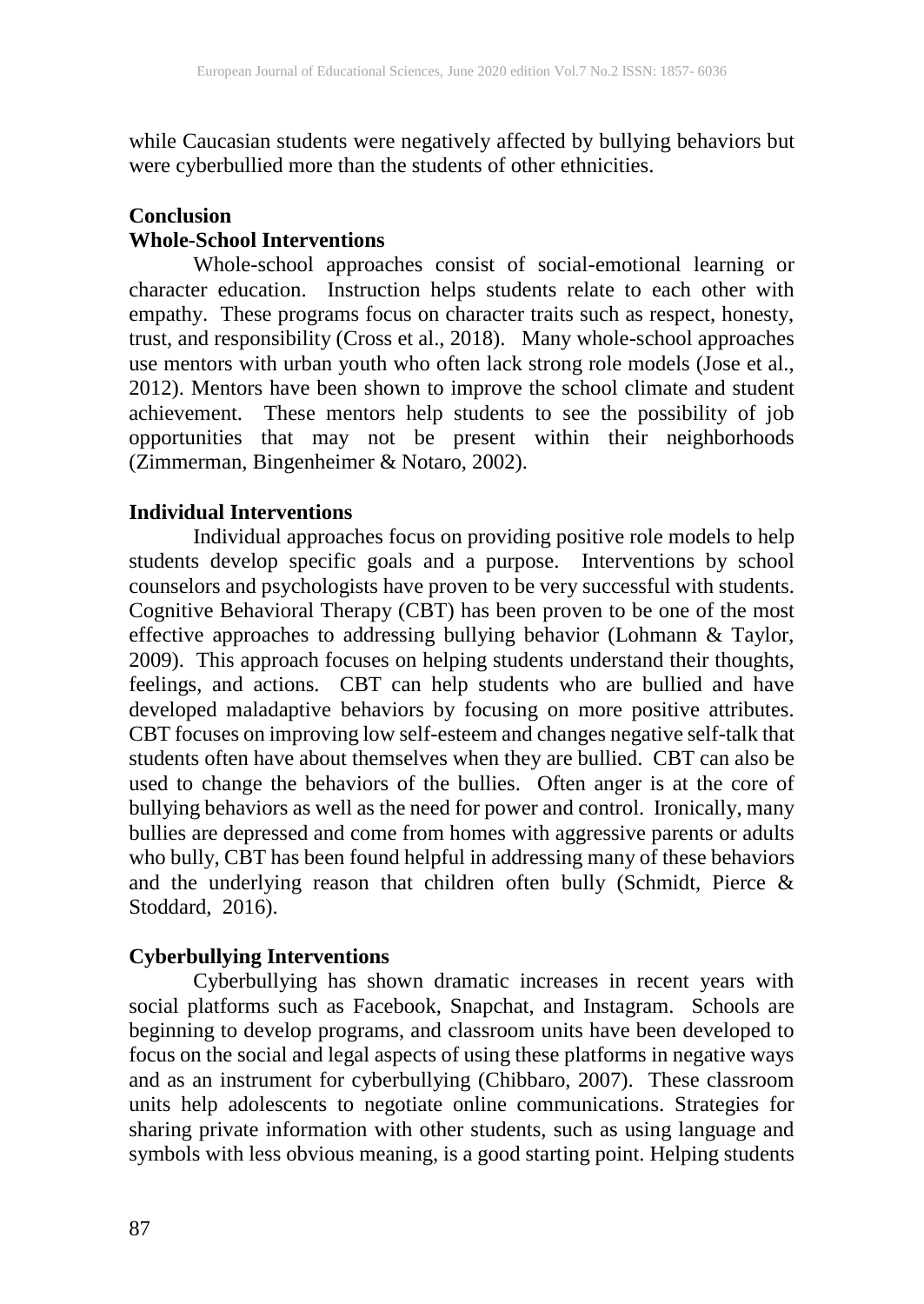establish student-friendly reporting schemes is urgent, and providing self-help resources designed by students, such as informational websites, safety checklists, and social media apps, is critical (Chibbaro, 2007).

# **Multicultural Interventions**

The urban public schools have become more culturally and ethnically diverse. Students need skills that express an increased understanding of an expanding and diverse population. Teaching about various cultures at an early age will help students understand biases that have already formed about other cultures (Sarraj et al., 2015). Multicultural programs have a positive effect on students, and a knowledge of a diverse population will bring about familiarity and respect. Specific cultural differences should be taught as they pertain to all students, and not as a proof of difference and rejection (Sarraj et al., 2015).

# **References**:

- 1. Bondü, R., Rothmund, T., & Gollwitzer, M. (2016). Mutual long-term effects of school bullying, victimization, and justice sensitivity in adolescents. Journal of Adolescence, 48, 62–72. https://doi.org/10.1016/j.adolescence.2016.01.007eferences
- 2. Chester, K. L., Magnusson, J., Klemera, E., Spencer, N., & Brooks, F. (2019). The mitigating role of ecological health assets in adolescent cyberbullying victimization. Youth & Society, 51(3), 291-317. doi:10:1177/0044118X16673281
- 3. Chibbaro, J. S. (2007). School counselors and the cyberbully: Interventions and implications. Professional School Counseling, 11(1), 65–68. https://doi.org/10.5330/PSC.n.2010-11.65
- 4. Craig, W., Harel-Fisch, Y., Fogel-Grinvald, H., Dostaler, S., Hetland, J., &, HBSC Bullying Writing Group. (2009). A cross-national profile of bullying and victimization among adolescents in 40 countries. International Journal of Public Health, 54, 216e224. http://dx.doi.org/10.1007/s00038-009-5413-9.
- 5. Cross, D., Shaw, T., Epstein, M., Pearce, N., Barnes, A., Burns, S., ... Runions, K. (2018). Impact of the Friendly Schools whole‐school intervention on transition to secondary school and adolescent bullying behaviour. European Journal of Education, 53(4), 495–513. https://doi.org/10.1111/ejed.12307
- 6. Datta, P., Dewey, C., & Huang, F., (2017) The toxicity of bullying by teachers and other school staff. School Psychology Review: December 2017, 46(4), 335-348.
- 7. Hellström, L. & Beckman, L. ( 2019). Adolescents' perception of gender differences in bullying. Scandinavian Journal of Psychology. 35(4), 301-312.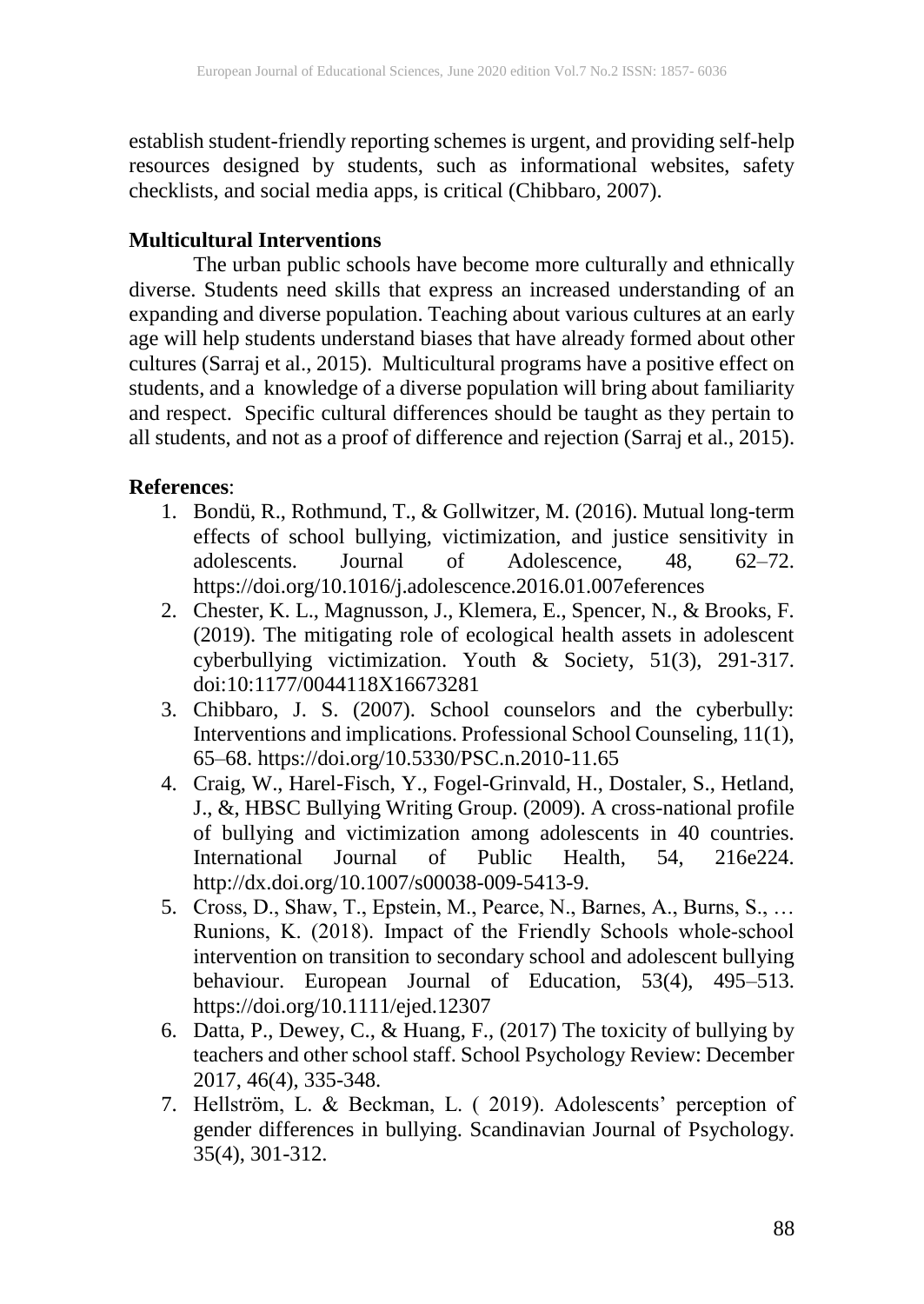- 8. Hughes, J., Cavell, T., & Wilson, V. (2001). Further support for the developmental significance of the quality of the teacher-student relationship. Journal of School Psychology, 39(4), 289-301.
- 9. Jose, P., Ryan, N., & Pryor, J. (2012). Does social connectedness promote a greater sense of well-being in adolescence over time? Journal of Research on Adolescence, 22(2), 235– 251.doi:10.1111/j.1532-7795.2012.00783.
- 10. Kowalski, R., Limber, S., & McCord, A. (2019). A developmental approach to cyberbullying: Prevalence and protective factors. Aggression and Violent Behavior, 45, 20-32. Retrieved from https://doi.org/10.1016/j.avb.2018.02.009
- 11. Larochette, A. (2009). The influences of race, immigrant status, and school climate on the incidence of bullying in Canadian children and adolescents. Anne-Claire Larochette, 2009, 1-88.
- 12. Lim, S., & Hoot, J. (2015). Bullying in an increasingly diverse school population: A socio-ecological model analysis. School Psychology International, 36(3), 268-282.
- 13. Limber, S. (2004b). Implementation of the Olweus Bullying Prevention Program: Lessons learned from the field. In D. Espelage & S. Swearer (Eds.) Bullying in American Schools: A Social-Ecological Perspective on Prevention and Intervention. (351-363). Mahwah, NJ: Lawrence Erlbaum.
- 14. Lohmann, C., & Taylor, J.(2009) The Anger Workbook.Seattle, Wa. Instant Help
- 15. Nishioka, V., Coe, M., Burke, A., Hanita, M., & Sprague, J. (2011). Student-reported overt and relational aggression and victimization in grades 3-8. Issues and Answers Report, REL 2011(114), 1-42.
- 16. Olweus, D. (1993). Bullying at School. Malden, MA: Blackwell Publishing.
- 17. Sarraj, H., Bene, K., Li, J., & Burley, H. (2015). Raising cultural awareness of fifth-grade students through multicultural education. Multicultural Education, 22, 39-45.
- 18. Schmidt, C., Pierce, J., & Stoddard, S. (2016). The mediating effect of future expectations on the relationship between neighborhood context and adolescent bullying perpetration. Journal of Community Psychology, 44(2), 232–248. https://doi.org/10.1002/jcop.21761
- 19. Seals, D., & Young, J. (2003). Bullying and victimization: Prevalence and relationship to gender, grade level, ethnicity, self-esteem, and depression. Adolescence. 38(152), 735-746.
- 20. Wang, J., Iannotti, R.,& Nansel, T. (2009). School bullying among adolescents in the United States: Physical, verbal, relational, cyber. Journal of Adolescent Health, 45 (4), 368-375.